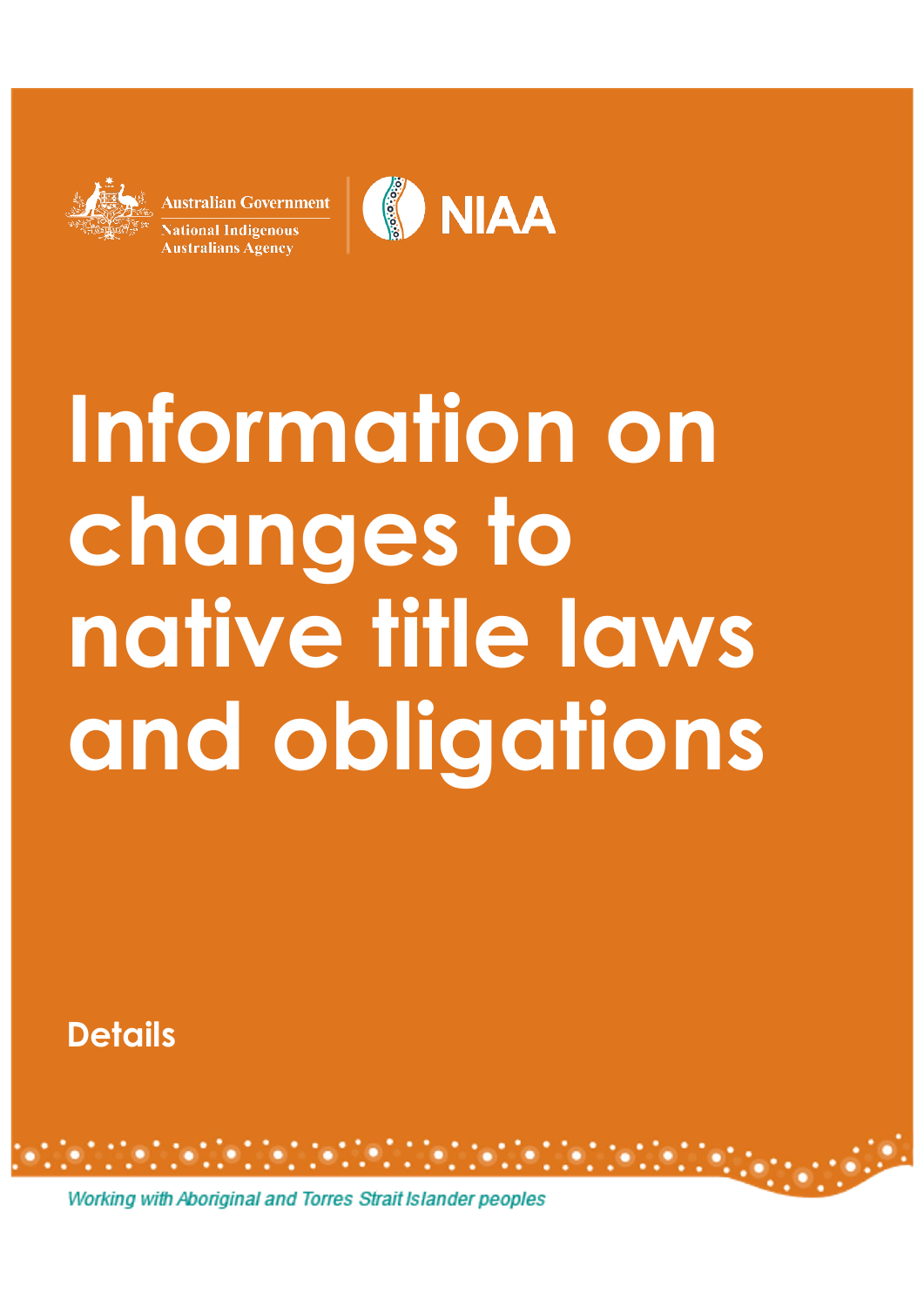# **Background**

On 3 February 2021, the Australian Government passed the *Native Title Legislation Amendment Act 2021* (Amendment Act).

• The Amendment Act makes changes to the *Native Title Act 1993* (NTA) and *Corporations (Aboriginal and Torres Strait Islander) Act 2006* (CATSI Act).

The Government also made changes that affect Prescribed Bodies Corporate (PBCs) in the *Registered Native Title Bodies Corporate Legislation Amendment Regulations 2021* (Amendment Regulations).

• The Amendment Regulations mainly change the *Native Title* (*Prescribed Bodies Corporate) Regulations 1999* (PBC Regulations). They also make some consequential changes to the Corporations (Aboriginal and Torres Strait Islander) Regulations 2017 and Native Title (Indigenous Land Use Agreements) Regulations 1999.

These changes introduce new rules and requirements for PBCs, including the requirement for existing PBCs to amend their rule books. The starting date for these changes is 25 March 2021. Existing PBCs have two years to make the rule book changes.

This factsheet provides a detailed summary of the changes and includes reference to the relevant section/regulation in the amended Native Title Act/CATSI Act/PBC Regulations/CATSI Act Regulations and the Replacement Revised Explanatory Memorandum (EM) for the Amendment Act /Explanatory Statement (ES) for the Amendment Regulations for further details.

More information about the amendments can be found on the **[Changes to Native Title legislation affecting Prescribed](https://www.niaa.gov.au/resource-centre/indigenous-affairs/changes-native-title-legislation-affecting-pbcs)  [Bodies Corporate \(PBCs\) page](https://www.niaa.gov.au/resource-centre/indigenous-affairs/changes-native-title-legislation-affecting-pbcs)** on the NIAA website.

# **1. PBC related changes in the CATSI Act and NTA**

# Federal Court

All PBC-related court matters under the CATSI Act must be commenced in the Federal Court.

**Before the amendment,** the Federal Court had exclusive jurisdiction (other than the High Court) to hear and determine native title applications. However, this did not extend to PBC-related civil matters which may also be heard by State and Territory courts.

**Now, after the amendment,** in addition to having exclusive jurisdiction for native title matters, all civil PBC-related matters under the CATSI Act must also commence in, and be determined by, the Federal Court, unless the Federal Court transfers them to another court.

**This means** the Federal Court will be able to apply its native title expertise, case management tools and strategies for resolving disputes in relation to native title applications, which it has developed over more than two decades nationally, to disputes involving PBCs under the CATSI Act.

**Refer to** section 581-30 CATSI Act – EM page 75.

# Compensation applications

PBCs can make applications for compensation in relation to more areas where native title rights and interests have been impacted.

**Before the amendment**, PBCs could only make applications for compensation over areas where native title was partially extinguished or impaired. For fully extinguished native title, the claimants needed to authorise an applicant to make the compensation application.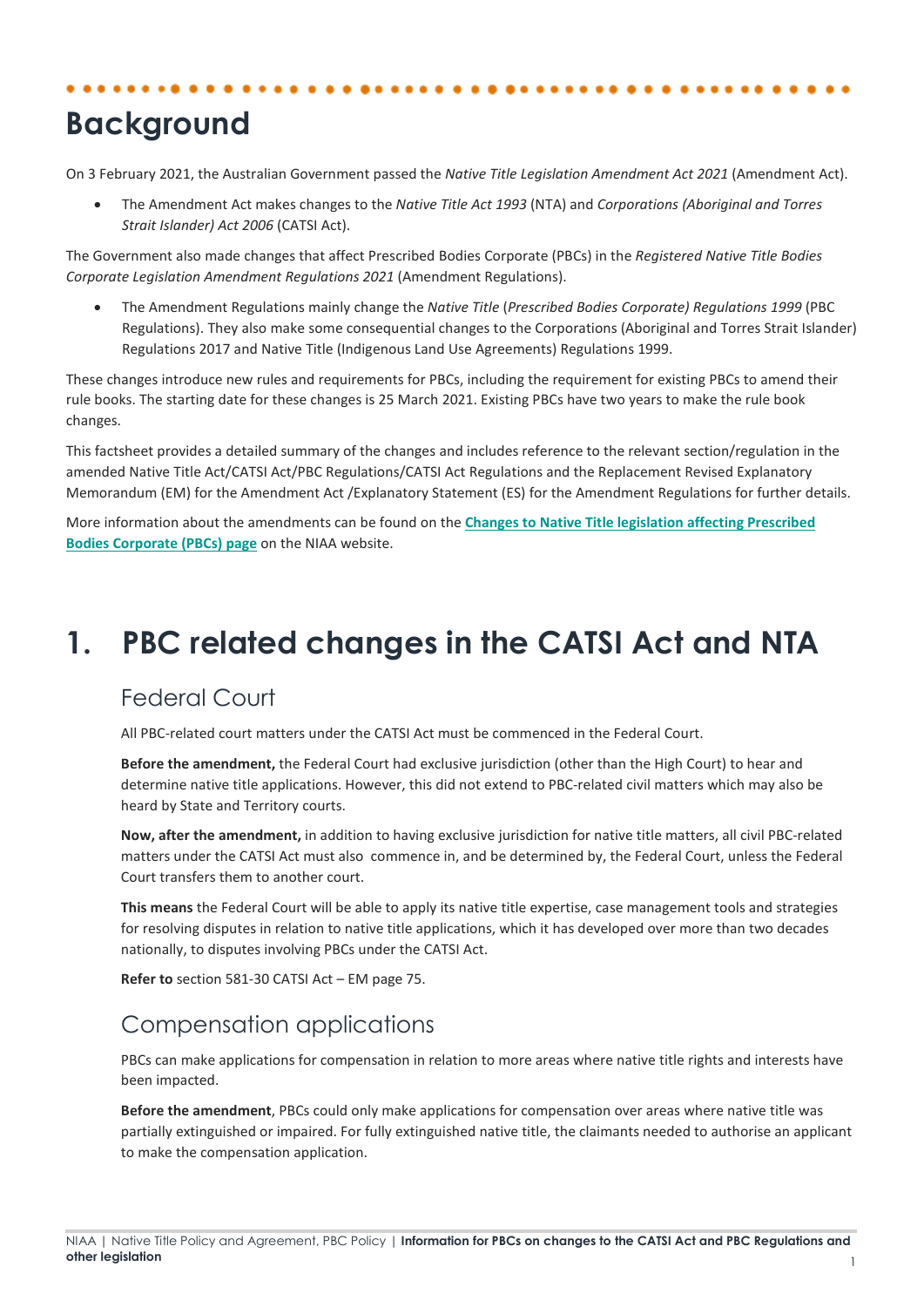**Now, after the amendment***,* a PBC can also make an application for compensation over areas where native title is fully extinguished. However, this can only occur if the area (i.e. the fully extinguished area) is within the external boundary of the PBC's native title determination area.

**This means** PBCs can bring more types of compensation applications and common law holders have more options for making such applications.

**Note:** there is a complementary amendment to the PBC Regulations requiring that before a PBC makes a compensation application, it needs to consult with and seek the consent of the relevant common law holders – see below.

**Refer to** section 61(1) NTA – EM page 54.

# PBC rule books

PBC rule books must include a new dispute resolution clause

**Before the amendment**, PBCs, like all other CATSI Act corporations, were required to have in their rule book a dispute resolution process to resolve any disputes about the 'internal operation' of their PBC. The disputes covered by this clause are between: members; members and directors, or directors of the PBC. This clause does not cover persons who are not members of the corporation e.g. common law holders who have not sought to become members or persons who claim to be common law holders but their membership application has not been accepted by the PBC.

**Now, following the amendment**, PBCs must also include a clause or clauses providing for the resolution of disputes between the PBC and a person who is or who claims to be a common law holder (whether or not the person is a member of the corporation). The disputes that are to be covered by the new dispute resolution clause(s) are about:

whether or not the person is a common law holder; and

• the PBC's performance of its functions under the native title legislation (for example a dispute about whether a PBC has invested money held in trust as directed by the common law holders).

**This means** PBCs have a process to deal with disputes between the PBC and persons who are, or claim to be, common law holders, whether or not they are members of the PBC.

**Refer to** section 66-1 CATSI Act – EM page 66.

## PBC membership

A PBC specific membership eligibility criteria requirement has been introduced; the discretion of PBC directors about membership applications has been removed; PBCs' rule books must not provide for grounds and processes to cancel membership other than as provided for in the CATSI Act.

#### Who can be a member of the PBC

**Before the amendment***,* PBCs, like all other CATSI Act corporations, were able to include in their rule books their own eligibility criteria for membership. The CATSI Act sets out basic requirements, including that all members must be at least 15 years old.

**Now, following the amendment,** there is a specific requirement for PBCs in relation to their membership eligibility: PBCs must now have eligibility requirements that provide for all common law holders to be represented within the PBC, either directly (for example, through personal membership of the PBC) or indirectly (for example, a single family member may become a member of the PBC to represent an entire family group of common law holders).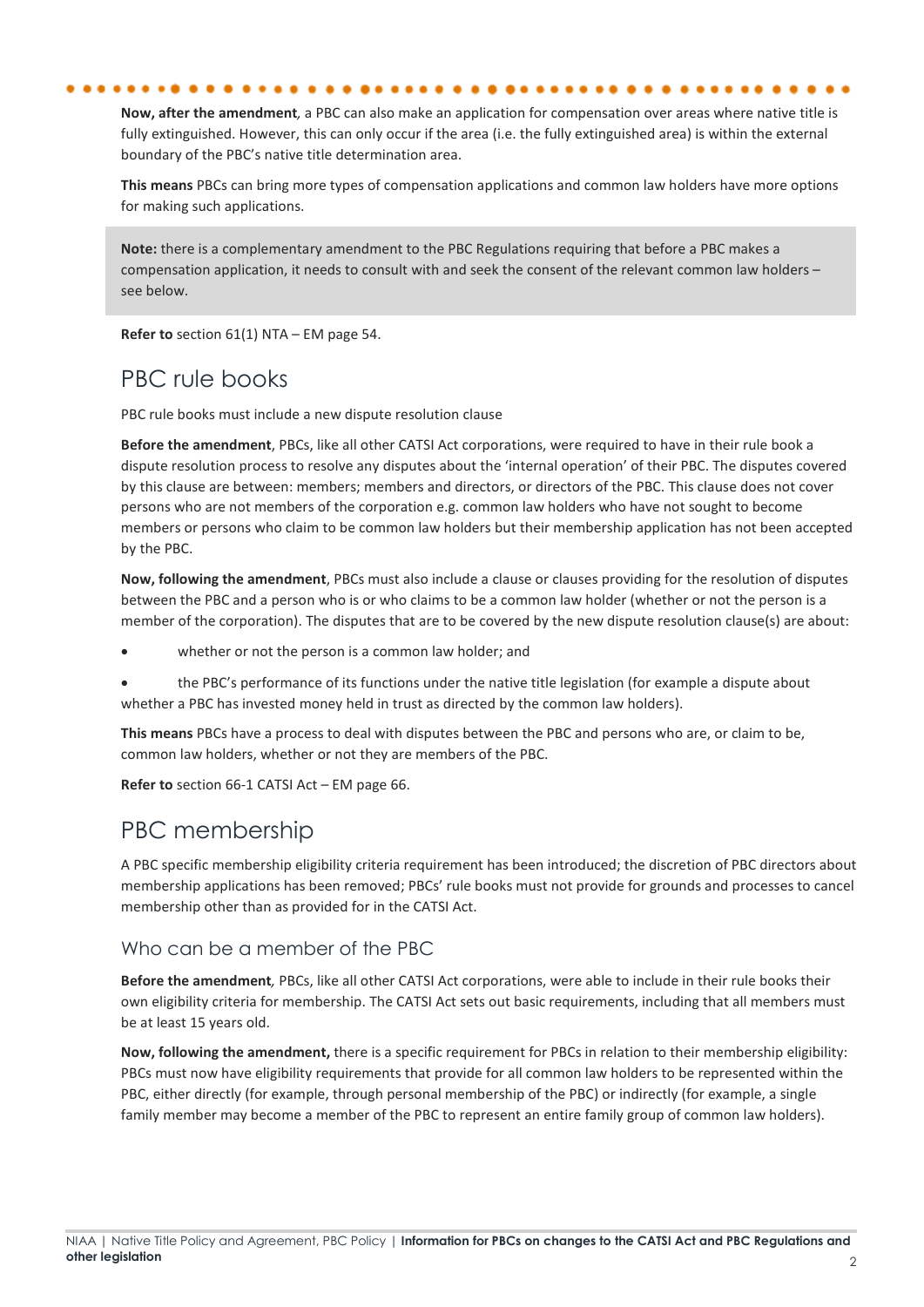**This means** PBC cannot change eligibility requirements to arbitrarily exclude some common law holders from membership.

**Note**: When making the choice about indirect or representative membership, the circumstances of common law holders including their laws and customs and their cultural practices, and practical issues like the cost and logistics of bringing together members should be considered.

**Refer to** section 141-25 CATSI Act – EM page 68.

#### How to become a member

**Before the amendment,** PBC directors were able to refuse to accept membership even where an applicant meets the eligibility requirements and applies for membership in the required manner (generally in writing).

**Now, following the amendment,** this discretion to refuse membership has been removed in relation to PBCs.

**This means** directors of a PBC must accept a membership application where the applicant applies for membership in the required manner and the applicant meets the eligibility requirements of the corporation. Where these requirements are not met, directors can still refuse membership. The amendment removes the risk that directors arbitrarily refuse membership and intends to reduce disputes about membership applications not being handled correctly.

**Note**: It is very important to understand that common law holders do not automatically become a member of a PBC. The CATSI Act says that persons who want to become a member of a PBC need to apply in writing, meet the membership criteria, have their application accepted, and be entered on the register of members.

**Refer to** section 144-10 CATSI Act – EM page 73.

#### Cancelling membership

**Before the amendments,** PBCs were able to create their own grounds for cancelling a membership in addition to the grounds set out in the CATSI Act.

**Now, after the amendment,** PBCs, unlike other CATSI Act corporations, can no longer have their own cancellation grounds. The grounds available to PBCs for cancelling a membership are limited to those set out in the CATSI Act:

- a. the member is ineligible for membership or has failed to pay fees (under section 150-20 of the CATSI Act);
- b. the member is uncontactable (under section 150-25 of the CATSI Act);
- c. the member is not an Aboriginal and/or Torres Strait Islander person (under section 150-30 of the CATSI Act); and
- d. the member has misbehaved (under section 150-35 of the CATSI Act).

The CATSI Act also sets out the process by which a PBC is to cancel a membership.

**This means** that PBCs cannot create grounds that would allow them to arbitrarily cancel the membership of certain persons or a group of members and must follow the procedures for cancellation as set out in the CATSI Act.

**Refer to** section 150-20 CATSI Act – EM page 69.

### National Native Title Tribunal

The National Native Title Tribunal (Tribunal) can assist PBCs and common law holders, including with mediation.

**Before the amendment**, the Tribunal did not have a specific function to assist PBCs or common law holders directly.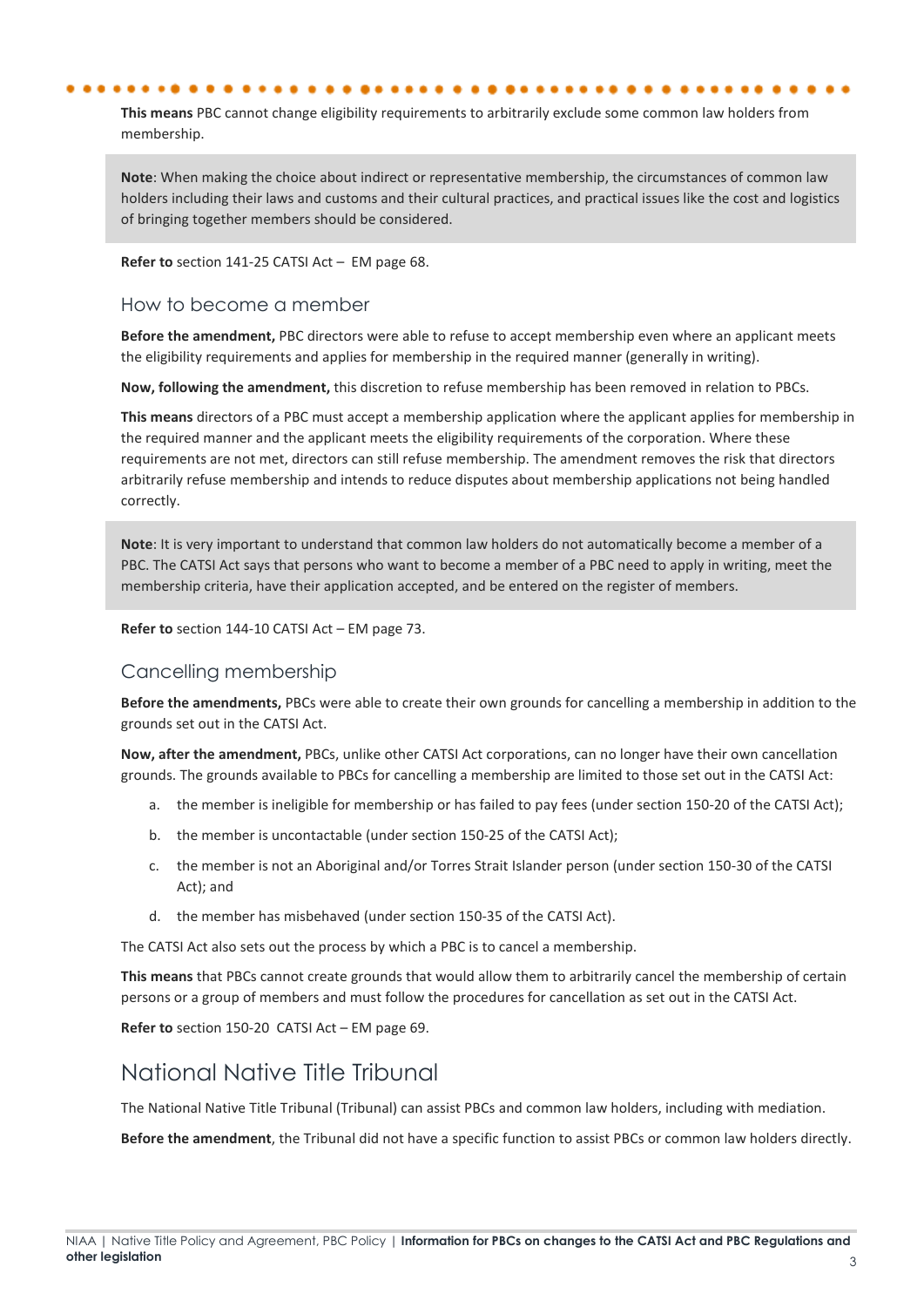**Now, after the amendment** the Tribunal can provide assistance to common law holders and PBCs. Both are able to approach the Tribunal, including for support in relation to disputes between common law holders and PBCs, which may include mediation.

**This means** common law holders and PBCs have a further mechanism that helps them with the management of post-determination native title disputes.

**Note**: Although the function will allow the Tribunal to provide support in relation to PBC disputes, it is expected that PBCs will go through their own dispute resolution processes in their rule books before seeking the assistance of the Tribunal. This aligns with the new requirement for PBCs to add a dispute resolution clause to their rule book in relation to disputes between the PBC and persons who are, or claim to be, common law holders. See above for details.

**Refer to** section 60AAA NTA - EM page 65.

# Special administration

The Registrar of Indigenous Corporations (Registrar) can place a PBC under special administration if it breaches its native title legislation obligations – seriously or repeatedly.

**Before the amendment,** the Registrar was already able to place PBCs under special administration for grounds which apply to *all* CATSI Act corporations. However, there was no specific ground for PBCs which reflected the special obligations PBCs have to common law holders, in addition to the obligations PBCs have to their members under the CATSI Act.

**Now, following the amendment***,* there is a PBC-specific ground to place a PBC under special administration where there has been a serious or repeated failure by a PBC to perform its native title legislation obligations. Possible examples of a **serious** failure may include:

• a PBC has failed to consult a relevant group of common law holders (such as a particular family group) and the failure has a serious impact for that group; or

a PBC has used a substantial amount of money held in trust without obtaining the directions of the common law holders.

A PBC may also be placed under special administration for **repeated** failures, where a PBC has failed to comply with its native title legislation obligations on a number of occasions. However, it is not intended that this ground be used in circumstances of multiple inadvertent and trivial breaches. The nature or cumulative consequences of the series of failures would have to be more than trivial.

**This means** that common law holders who are concerned about their PBC's management of their native title have a further mechanism for addressing these concerns.

**Note:** The appointment of a specialist independent person can assist PBCs in resolving governance issues and are demonstrated mechanisms for ensuring the viability of a corporation.

**Refer to** [Section 487-5 CATSI Act – EM page 74.](https://www.aph.gov.au/Parliamentary_Business/Bills_Legislation/Bills_Search_Results/Result?bId=r6429)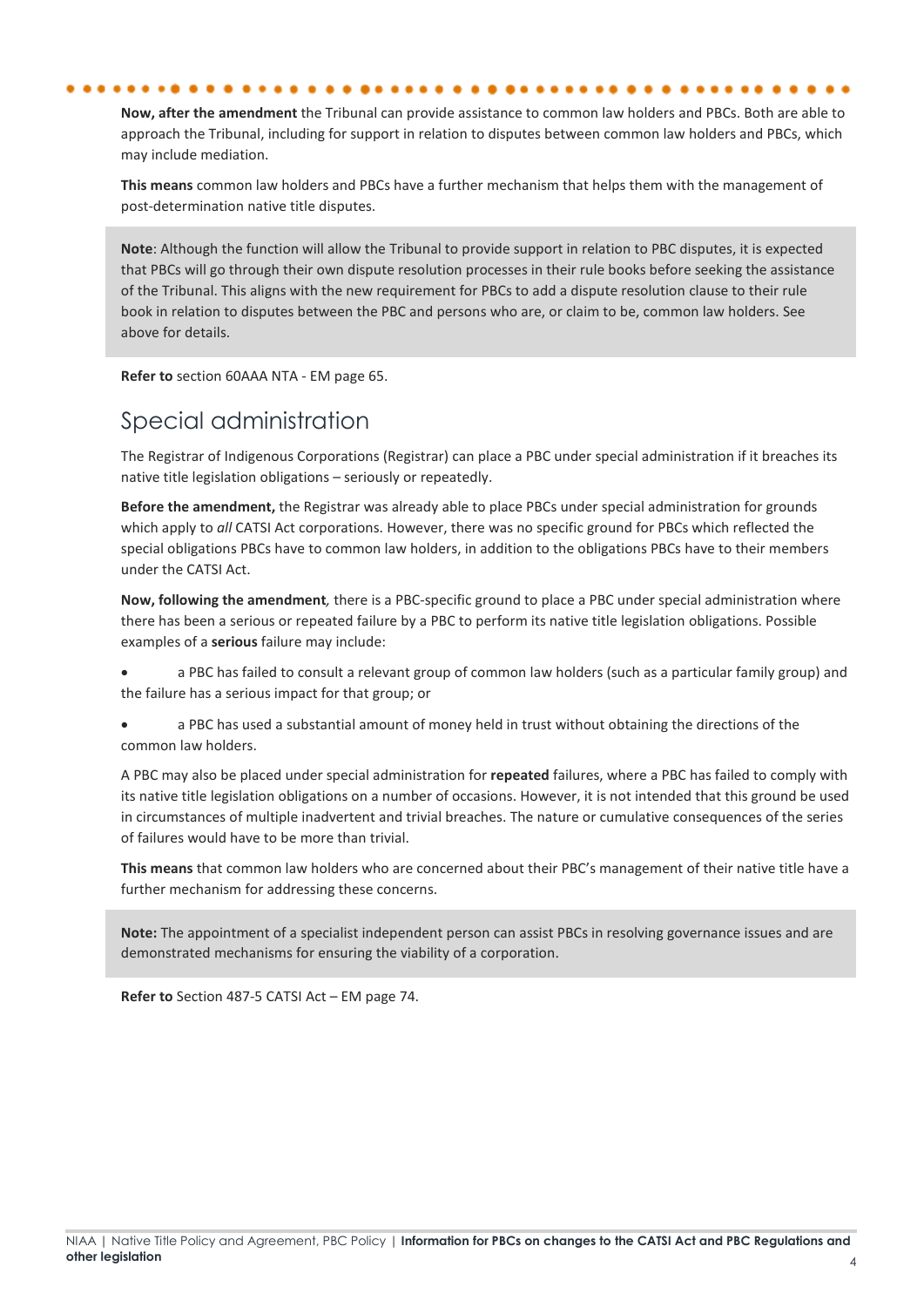# **2. PBC related changes in the PBC Regulations and CATSI Regulations**

## Native Title decisions

The regulations more clearly define 'native title decisions' and describe how they are to be made.

**Before the amendment,** definitions for 'native title decision' were in multiple sections in the PBC Regulations and some stakeholders were unclear about the consultation and consent requirements for these decisions, in particular in relation to who needed to be consulted when there are subgroups of common law holders.

**Now, after the amendment** all types of native title decisions are brought together under one definition in regulation 3(1). The concepts of high level and low level decisions (subcategories of native title decisions) have also been introduced and the relevant consultation and consent process (under regulations 8 or 8A) that applies to these decisions, is clearly set out. Regulation 8 also has been redrafted to clarify the consultation and consent requirements when a determination identifies classes of common law holders.

**This means** the regulations that relate to consultation and consent requirements for native title decisions are easier to understand and give clear guidance in respect of their implementation.

**Note**: To assist PBCs, NIAA has published a Discussion Paper on PBC decision making, certification and fees for service under the PBC Regulations which includes flowcharts. The Discussion Paper can be found on the **[Changes](https://www.niaa.gov.au/resource-centre/indigenous-affairs/changes-native-title-legislation-affecting-pbcs)  [to Native Title legislation affecting Prescribed Bodies Corporate \(PBCs\) page](https://www.niaa.gov.au/resource-centre/indigenous-affairs/changes-native-title-legislation-affecting-pbcs)** on the NIAA website.

**Refer to** regulations 3(1) and 8 – see pages 4-6 and 9-10 of the Explanatory Statement (ES) to the Amendment Regulations for additional information.

# Compensation applications

PBCs must consult the relevant common law holders and obtain their consent in relation to the making of the application.

**Before the amendment**, the PBC Regulations did not include an express consultation and consent requirement for when a PBC wanted to make a compensation application.

**Now, after the amendment***,* regulation 8B sets out consultation and consent requirements, which are similar to the requirements for native title decisions in regulation 8.

**This means** common law holders have a say before a compensation application is made by their PBC and decisionmaking around compensation applications is more transparent.

**Note**: This amendment relates to the changes to the NTA which broaden the circumstances in which a PBC can make a compensation application – see discussion in the CATSI Act section above.

**Refer to** regulation 8B PBC Regulations – ES page 11.

# **Certificates**

A Certificate must be issued for every native title decision and decision to make a compensation application; common law holders, persons with a substantial interest in the decision and the registrar can request a copy of the certificate.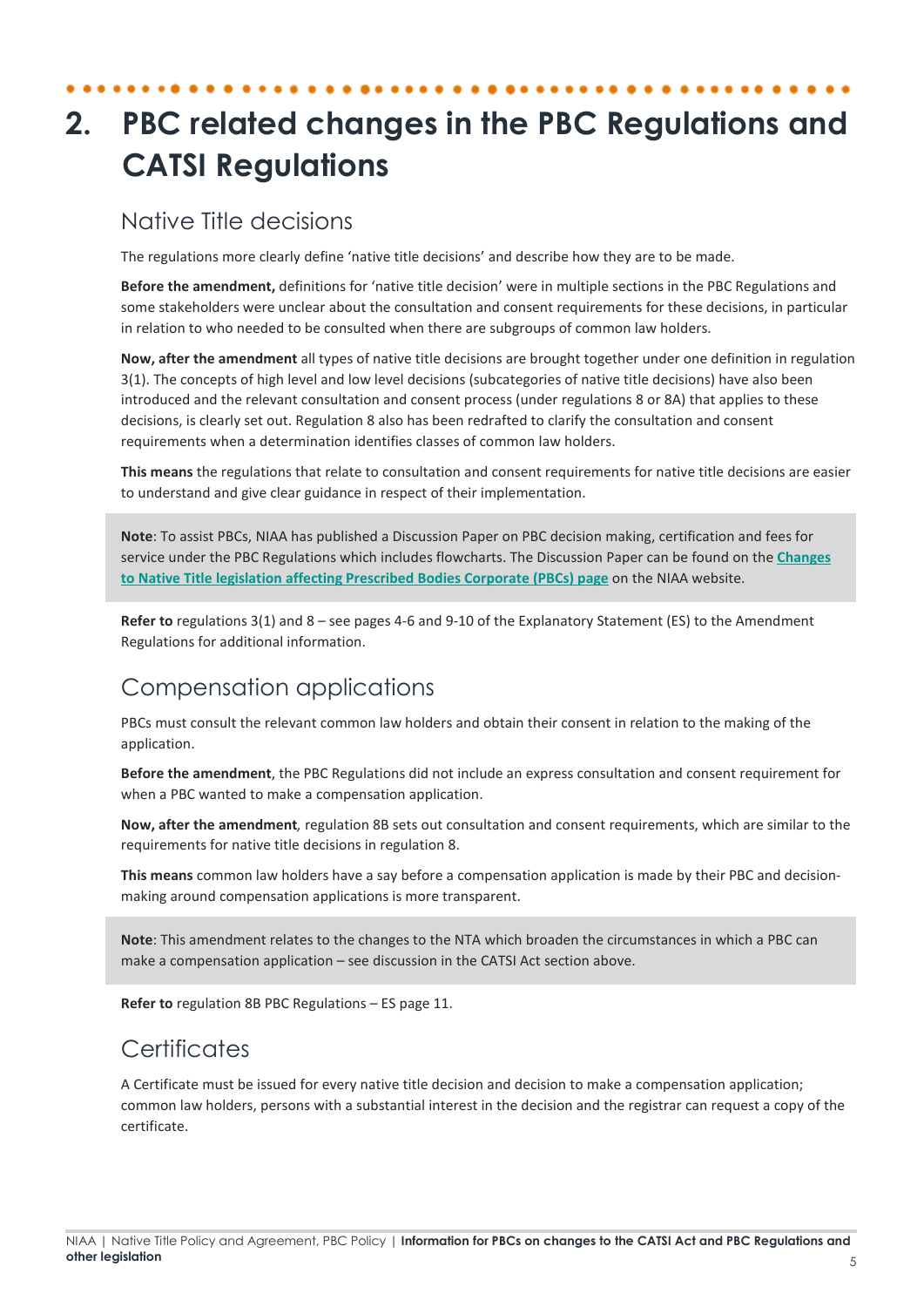**Before the amendment***,* PBCs could, but did not have to, issue a certificate when making a native title decision and there was no certification requirement for making a compensation application. If a certificate was issued, it was regarded as evidence that the consultation and consent requirements were met. The certificate had to be signed by at least five members of the PBC who were also common law holders affected by the native title decision. If there were not enough affected common law holders, then other members of the PBC had to sign the certificate.

**Now, following the amendment**, a certificate must be issued for every native title decision that the PBC makes and for a decision to make a compensation application. The certificate must include certain information about the consultation and consent process and which common law holders participated. The certificate is prima facie evidence that the PBC has consulted, and obtained the consent of, the common law holders. It must be executed by the PBC in accordance with the CATSI Act or can be signed by its CEO (if the PBC has a CEO). A copy of the certificate can be accessed by the Registrar, common law holders or persons that have a substantial interest in the decision to which the certificate relates.

**This means** there is more transparency around PBC native title and compensation claim decision-making for common law holders and increased PBC accountability.

**Refer to** regulations 9 and 10 PBC Regulations – ES page 13.

# Assessing Certificates

The Registrar of Indigenous Corporations has a new power to assess whether a certificate has been validly issued and can make a non-binding finding.

**Before the amendment**, the registrar often had no information available to them when common law holders asked for assistance or raised a concern about a native title decision made by a PBC.

**Now, after the amendment**, a PBC certificate must be made available to the Registrar by the PBC on request. The Registrar has the power to make a non-binding assessment of the certificate's compliance with the PBC Regulations (i.e. whether it contains all the required information and is signed according to the requirements).

**This means** the Registrar can assist common law holders with information, found in the certificate, about a particular PBC native title or compensation application decision. This in turn may avoid the escalation of a complaint or dispute.

**Note:** A PBC's refusal to properly prepare a certificate would be a relevant consideration in deciding consequent regulatory action by the Office of the Registrar of Indigenous Corporations (ORIC) under the CATSI Act, in particular consideration of the new special administrator power for PBCs – see discussion above in the CATSI Act changes section.

**Refer to** regulation 55A CATSI Regulation, regulation 10 PBC Regulations - ES pages 2 and 14.

## Consulting the NTRB/SP

Consulting the NTRB/SP is no longer required when a PBC is making a native title decision.

**Before the amendment**, PBCs, in addition to consulting with common law holders and obtaining their consent, also had to consult with, and consider the views of, the relevant NTRB/SP before making a native title decision. In practice, this requirement was not always met and often NTRBs/SPs were not in a position to comment on the native title decision at hand where they had not been involved in the negotiations.

**Now, after the amendment**, PBCs can continue to seek their NTRB's/SP's views, but they do not have to if they choose not to.

**This means** a streamlining of PBC native title decision-making.